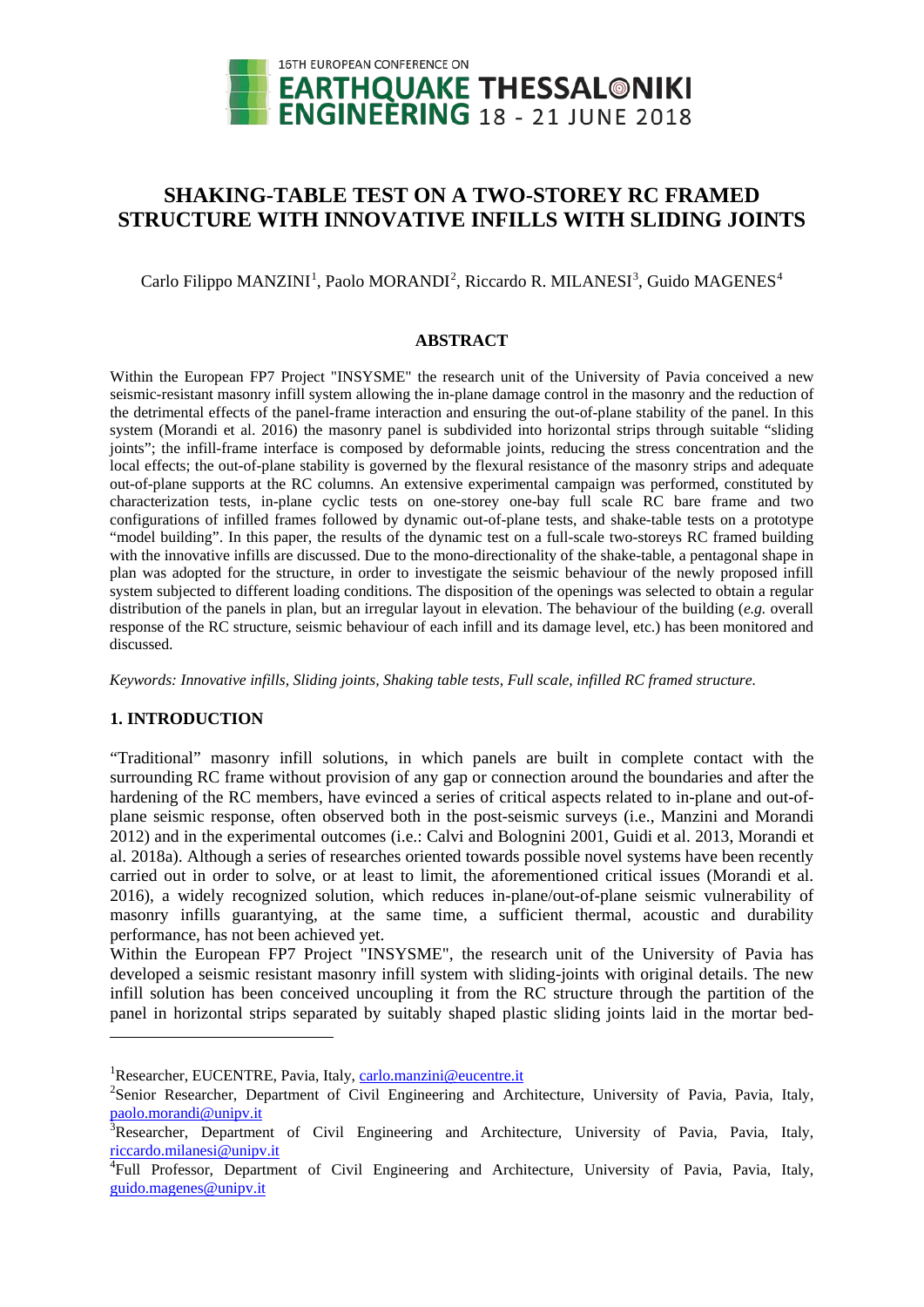joints. The wall has been subdivided, in height, in four horizontal masonry strips with the application of three levels of sliding joints. A specifically designed deformable material with good thermal and acoustic insulation properties has been placed at the infill-frame interface with the aim of reducing the concentration of the stresses and prevent possible local damages and failures. The out-of-plane strength of the infill is provided by the contribution of a fibre-reinforced plaster and of the transversal mechanical interlocking of the corrugated profiles forming the sliding joints, whereas the out-of-plane stability has been guaranteed by means of steel shear keys suitably anchored at the RC columns and by "C-shaped" clay units placed at the edges of the masonry panel. The construction details of the system are shown, in a schematic way, in [Figure 1.](#page-1-0) Further information on the concepts and the working principles of the system are reported in Morandi et al. (2016). The costs of construction of such system increase of about 25%-30% in comparison with the ones of a "traditional" solution realized with the same masonry typology.



<span id="page-1-0"></span>Figure 1. (a) Details of the innovative masonry infill with sliding joints: 1.(c) C-shape units; 2. mortar bed-joints; 3.(b) sliding joints; 4.(d) clay units; 5. interface joints; 6.(e) shear keys; 7. plaster.

An extensive experimental campaign, constituted by tests of characterization, in-plane cyclic tests on one-storey one-bay full scale RC bare frame and two different configurations of infilled frames (with and without a central opening) followed by out-of-plane shaking-table dynamic tests, and a dynamic test on a prototype "model building", has been performed (Milanesi 2016, Morandi et al. 2017, Morandi et al. 2018b). In this paper, a description of the specimen, of the instrumentation layout and of the experimental protocol adopted in the shake-table dynamic test on a full-scale two-storeys RC framed building infilled with the innovative solution is reported and the most significant results, in terms of overall response of the RC structure, seismic behaviour of each infill and its damage level, are discussed.

#### **2. SPECIMEN, INSTRUMENTATION AND TESTING PROTOCOL**

# *2.1 Description of the specimen*

A full-scale two-storeys RC model building has been constructed and tested at the laboratory of the European Centre for Training and Research in Earthquake Engineering (EUCENTRE) in Pavia, Italy (Calvi et al. 2005).

Due to the mono-directionality of the dynamic testing to be performed, a pentagonal shape in plan of 5.5x4.4 m has been adopted for the structure, in order to be able to investigate the seismic behaviour of the innovative infill solution subjected to different loading conditions (pure in-plane; pure out-ofplane; simultaneous in-plane and out-of-plane actions, respectively), with an inclination of 45°. Moreover, the disposition of the openings in the innovative infills has been studied in order to avoid an irregular distribution in plan of the structure.

After the completion of the construction and transportation of the building specimen onto the shaking table, in order to simulate the presence of constant non-structural and additional loads, additional masses of concrete were cast on the two storey slabs, 9.1 tons each. Taking into account all the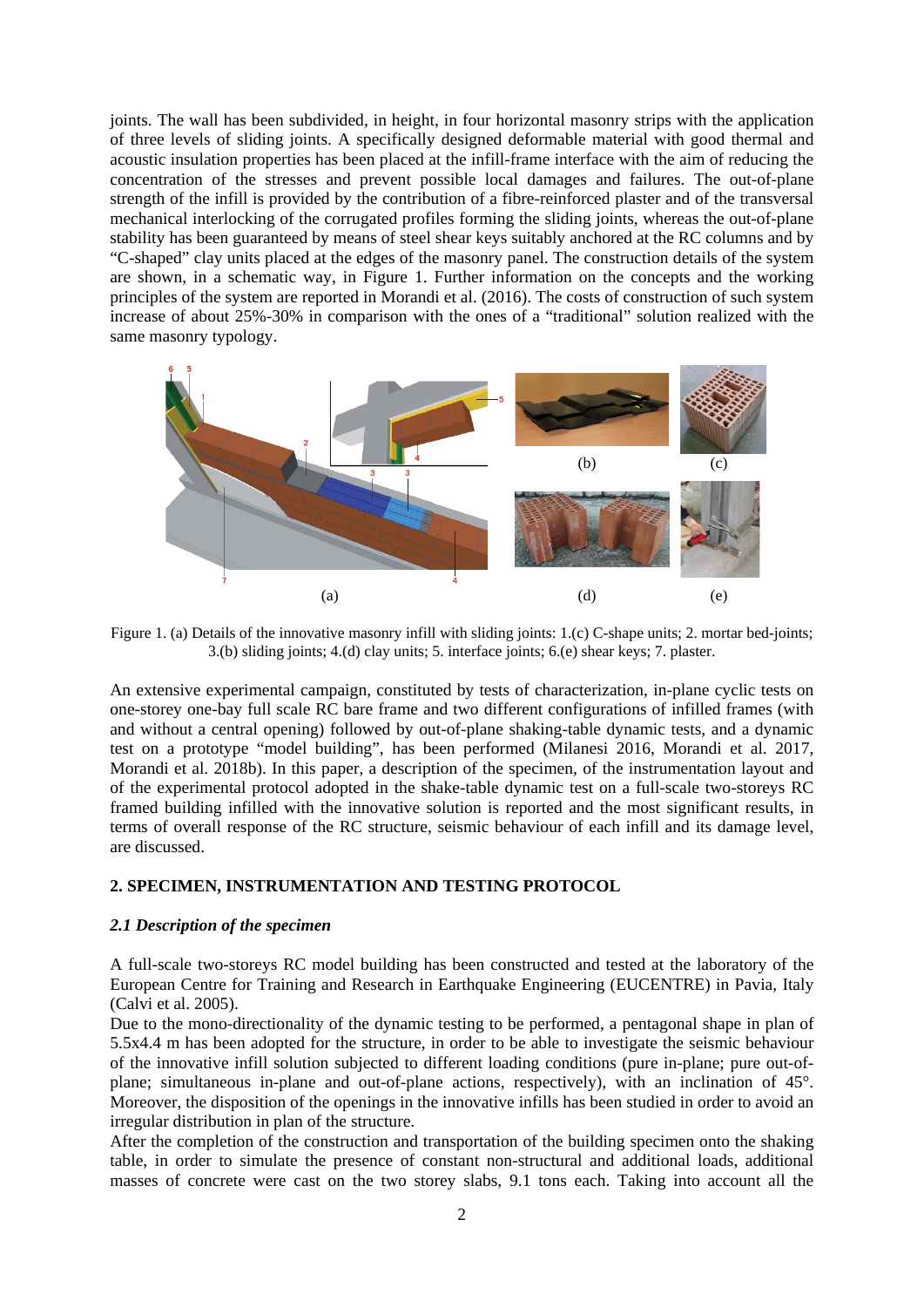contributions, the masses at the base of the structure (foundation slab; masonry infills and half of RC columns of the first storey), at level 1 (floor and additional masses, RC beams and half of RC columns of the first storey; masonry infills and half of RC columns of the second storey) and at level 2 (floor and additional masses, RC beams and half of RC columns of the second storey) resulted equal to 46.5, 32.4 and 20.4 tons, respectively, corresponding to a total mass of 99.3 tons.



<span id="page-2-0"></span>Figure 1. (a) 3D-sketch of the RC structure, with identification of beams (B), columns (C) and joints (J); (b) Plan view of the EUCENTRE laboratory and position of the shake-table and of the model building.

#### *2.2 Design of the specimen*

The design of the RC structure (Martuscelli, 2015) has been conducted according to current Italian and European standards (NTC2008 [2008], Eurocode 1 [2002], Eurocode 2 [2004a], Eurocode 8 [2004b]); multimodal analyses with response spectrum of an elastic model of the RC bare frame, in which the infills have been considered only in terms of masses and weight (common approach in current design practice) has been firstly conducted. The design has been performed in high ductility class (DCH), adopting a behaviour factor q equal to 5.85, suitable for regular RC frames. Subsequently, nonlinear static analyses have been pursued in order to check the design and to control the deformation capacity of the RC frame in order to design a structure that could reach at least 1.5% of inter-storey drift. Since the structure has been built outside of the laboratory and has needed to be moved inside and positioned onto the shaking table, the transportation phase has been taken into account and analysed in order to prevent any structural damage to the RC elements and to the infills before the testing phase.

The designed structure resulted at each storey in 300x300 mm RC beams and columns, with a clear span of the beams varied from 2.60 m to 3.80 m and a clear height of the columns of 2.95 m. Due to the pentagonal shape in plan, two RC columns (C3 and C5, at S-E and S-W corners of the structure, respectively, see [Figure 1\(](#page-2-0)b)) have been designed with irregular section shape, in order to have thickness, stiffness and resistance similar to those of the square section columns.

A two-way spanning mixed RC joists-hollow clay tile floor slab of 200 mm thickness, with a concrete topping of 50 mm (total thickness 250 mm) reinforced with mesh reinforcement been adopted at the two storeys of the structure.

The disposition of the openings in the innovative infills has been studied in order to avoid irregular distribution in plan of the structure but, at the same time, to provide a wide range of opening configurations and boundary conditions for the panels. In particular, as shown in [Figure 2,](#page-3-0) at ground level two infills with lateral opening have been placed in the enclosures subjected to only in-plane actions, one fully infilled panel to only out-of-plane loading and two fully infilled panels simultaneously loaded by in-plane and out-of-plane seismic actions; the disposition of the partially infilled panels at the first storey was complementary to that at bottom storey.

Further details regarding the design of the building and the construction and transportation phases can be found in Milanesi (2016).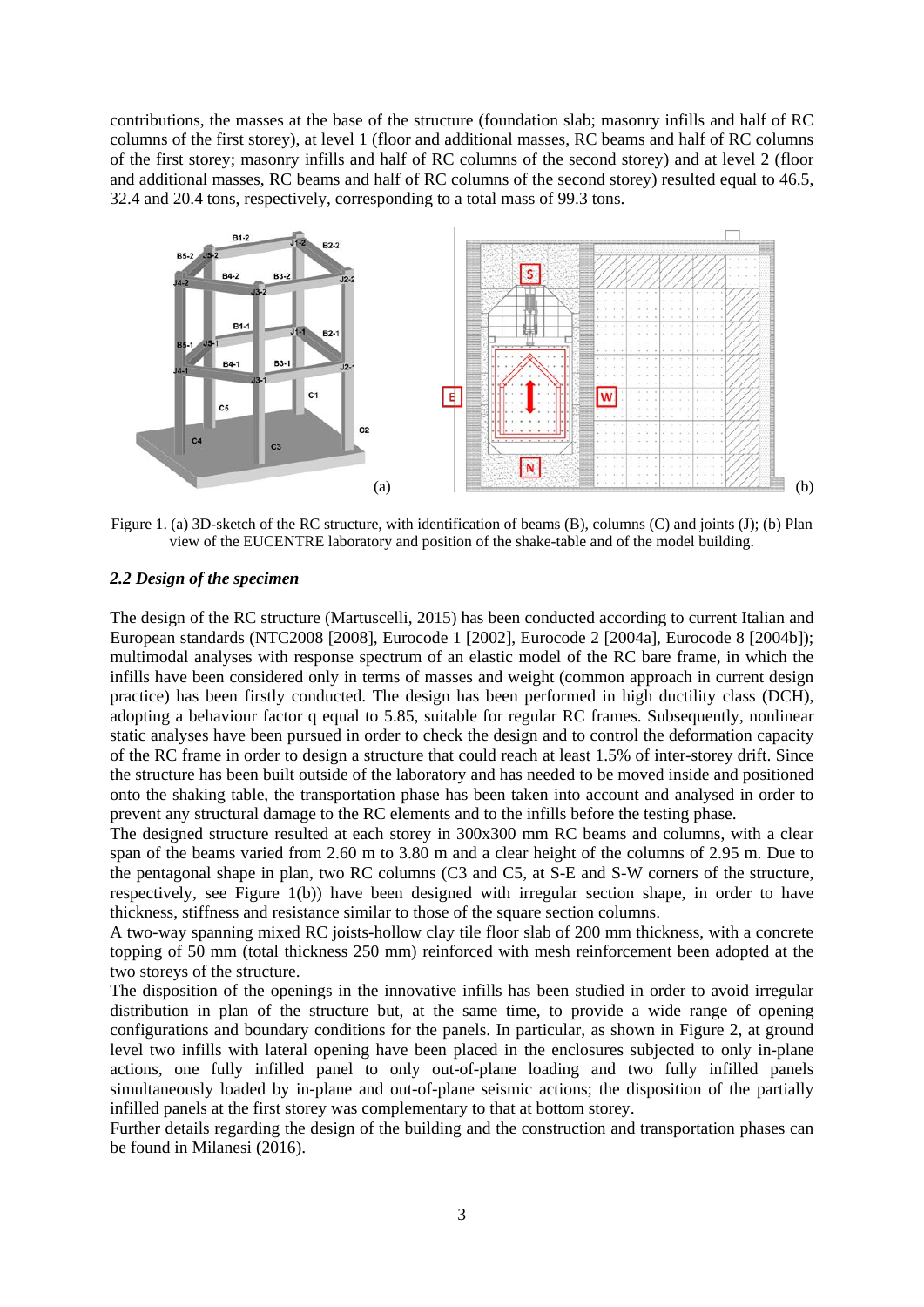

Figure 2. Infills distribution at storey 1 (a) and storey 2 (b) of the model building (dimensions in m).

## <span id="page-3-0"></span>*2.3 Instrumentation*

The instrumentation layout has been designed in order both to capture the global behaviour of the RC structure and to focus on the local in-plane and out-of-plane behaviour of the masonry infill panels. A traditional acquisition system, composed by potentiometers and by 1D, 2D and 3D accelerometers, and a 3D optical acquisition system have been adopted (Milanesi 2016). The scheme of the instrumentation layout is illustrated in [Figure 3.](#page-3-1)



<span id="page-3-1"></span>Figure 3. Scheme of the disposition of the instrumentation on the model building: potentiometers (a, d); accelerometers (b, e); optical passive target markers (c, f).

A total of 25 potentiometers have been used to control the eventual sliding and uplift of the foundation with respect to the shaking table and the eventual sliding of the additional masses with respect to the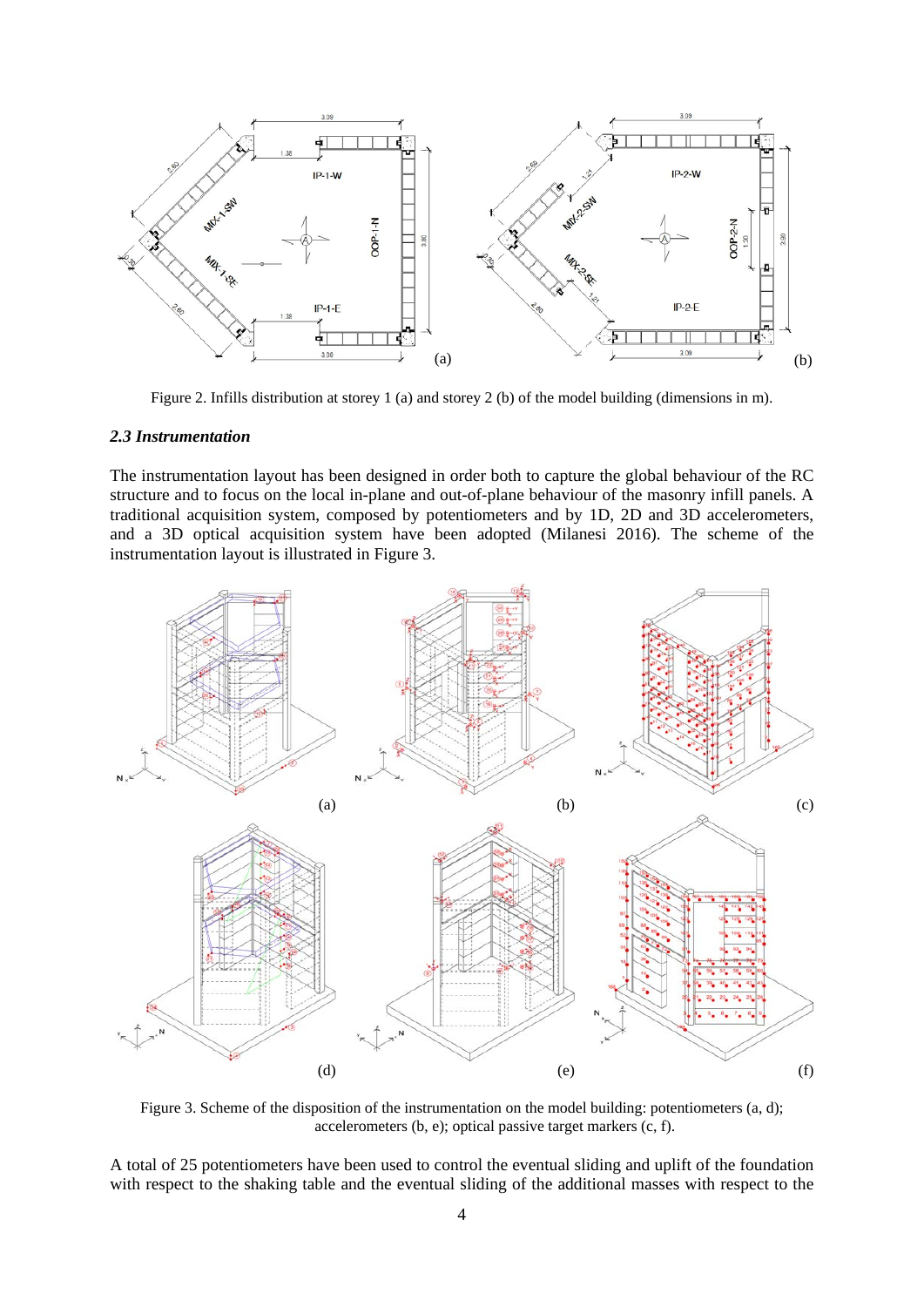floor slabs and to measure the inter-storey drifts of the structure, the vertical elongation at the top of the telescopic steel post confining the opening of the façades subjected to in-plane actions and the outof-plane displacement at the centre of each strip of some selected infill panels.

A total of 30 accelerometers has guaranteed an accurate measurement of the accelerations of the shaking table, of the RC foundation, of the RC frame (beam-column joints) and of some infill panels (at mid-height of each strip).

A high number of passive target markers has been placed on the external surface of the N, W and S-W façades of the model building in order to allow high-definition cameras to monitor the in-plane and out-of-plane displacements of defined points of the walls. In particular, lines of markers have been located at mid-height of each infill strip and RC beam; a total of 14 cameras and about 170 markers have been used.

#### **3. TEST PROCEDURE**

## *3.1 Seismic input*

A large number of natural accelerograms with characteristics compatible with the Italian source mechanisms was initially taken into account and preselected from ground motion Italian and European databases. The selected input motion was the E-W component of the ground motion recorded at the Ulcinj-Hotel Albatros station during the April 15th, 1979 Montenegro earthquake (PGA = 0.22g). The record was chosen for its time duration, for its broad frequency band and for its relatively regular acceleration response spectrum in the range of periods of interest [\(Figure 4\)](#page-4-0).



<span id="page-4-0"></span>Figure 4. Acceleration time-history (left) and response spectra (right) of the strong-motion selected for the tests.

#### *3.2 Testing protocol*

The sequence of dynamic tests has consisted in subjecting the model building to incremental seismic excitations in the N-S direction, namely a series of table motions at increasing intensity.

During the shaking-table tests the selected record was scaled to match peak ground accelerations (PGA) ranging from (about) 0.10 to 1.20 g. Before each main test ("GM") one or more "white-noise" tests (random signals, "RNDM") have been performed both for the characterization of the dynamic properties of the model building and for a preliminary tuning of the shaking table. When necessary, series of tuning tests ("TNG", constituted by opportunely scaled signals of the following main runs) have also been performed for the calibration of the shaking table test parameters. Repetitions of the aforementioned sequence have been performed till the attainment of a collapse/near collapse limit state of the specimen. The complete testing protocol is summarized in [Table 1,](#page-5-0) in which are reported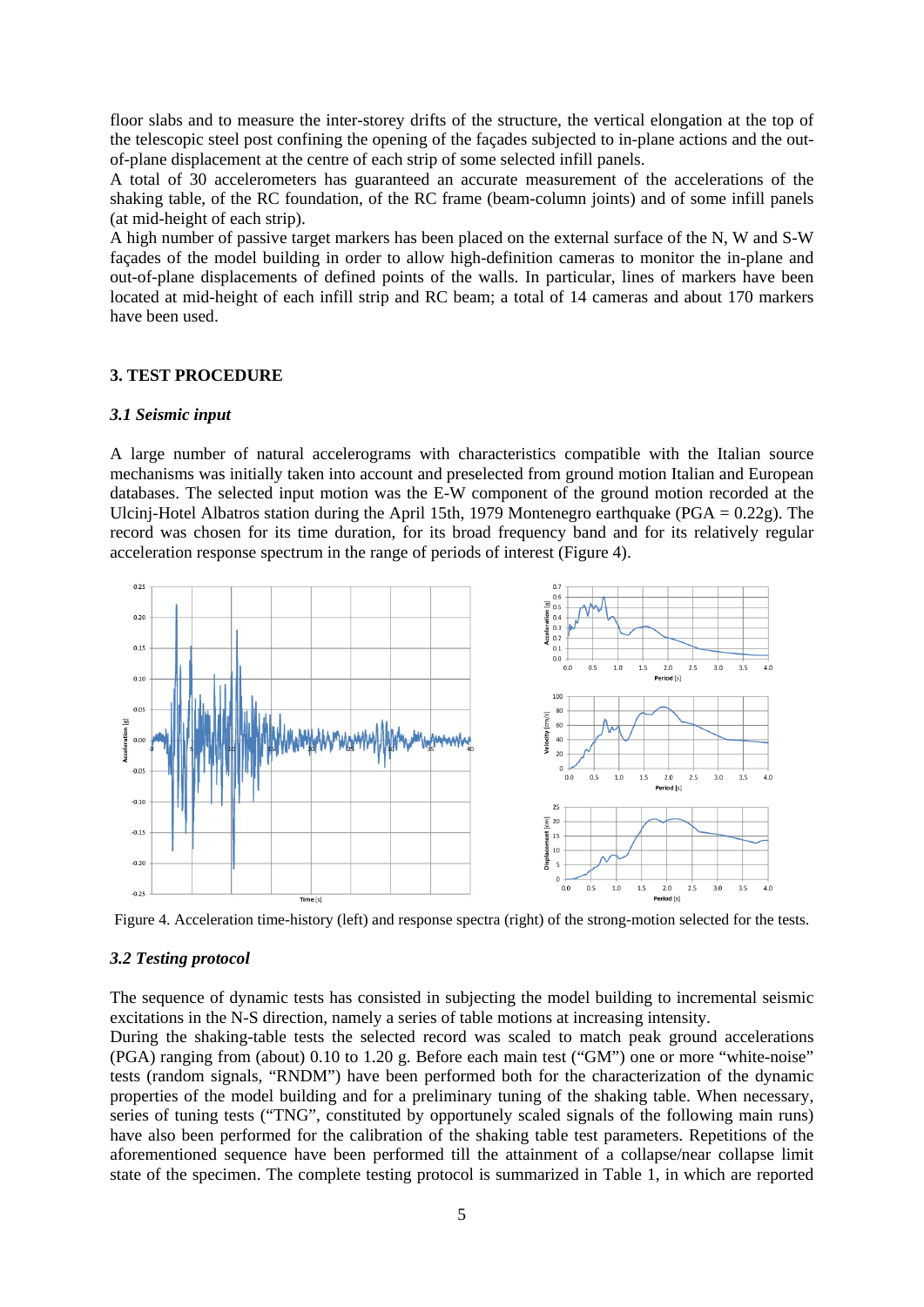for each run the date of the test, the sequence number, the typology of the dynamic input and the test name; with respect to each main run, the table also reports the PGA of the input signal (nominal PGA) and the PGA of the actual shaking table movement (actual PGA).

During test GM 120, the actual displacement of the shaking table at the first acceleration peak has exceeded the shaking-table allowable displacement limit and the activation of the interlock system of the shake-table has stopped the test.

<span id="page-5-0"></span>

| Date       |                | Test #   Dynamic input | <b>Test name</b> | <b>Nominal PGA</b> [g] | <b>Actual PGA</b> [g]    |
|------------|----------------|------------------------|------------------|------------------------|--------------------------|
| 13/11/2015 | 1              | Random                 | <b>RNDM 010</b>  |                        |                          |
|            | $\overline{2}$ | 25% sel. GM            | TNG 010 25%      | ---                    | ---                      |
|            |                | 3 25% sel. GM          | TNG 010 25% B    | ---                    | $---$                    |
|            | $\overline{4}$ | 25% sel. GM            | TNG 010 25% C    | $---$                  | $---$                    |
|            | 5              | 50% sel. GM            | <b>GM 010</b>    | 0.11                   | 0.10                     |
|            |                | 6 Random               | <b>RNDM 020</b>  | $---$                  | $---$                    |
|            | 7              | 100% sel. GM           | <b>GM 020</b>    | 0.22                   | 0.22                     |
|            |                | 8 Random               | <b>RNDM 030</b>  | $---$                  | $---$                    |
|            | 9              | Random                 | RNDM 030 B       | $---$                  | ---                      |
|            | 10             | 150% sel. GM           | <b>GM 030</b>    | 0.33                   | 0.33                     |
| 14/11/2015 |                | 11 Random              | <b>RNDM 040</b>  | $---$                  | ---                      |
|            |                | 12 100% sel. GM        | TNG 040 100%     | ---                    | ---                      |
|            |                | 13 100% sel. GM        | TNG 040 100% B   | $---$                  | $---$                    |
|            | 14             | 200% sel. GM           | <b>GM 040</b>    | 0.44                   | 0.42                     |
|            | 15             | Random                 | <b>RNDM 060</b>  | $---$                  | $---$                    |
|            | 16             | 300% sel. GM           | <b>GM 060</b>    | 0.66                   | 0.67                     |
|            |                | 17 Random              | <b>RNDM 080</b>  | ---                    | ---                      |
|            | 18             | 100% sel. GM           | TNG 080 100%     | $---$                  | ---                      |
|            |                | 19 Random              | RNDM 080 B       | ---                    | ---                      |
|            |                | 20 100% sel. GM        | TNG 080 100% B   | $---$                  | $---$                    |
|            | 21             | 100% sel. GM           | TNG 080 100% C   | $---$                  | $---$                    |
|            | 22             | 400% sel. GM           | <b>GM 080</b>    | 0.87                   | 1.14                     |
|            | 23             | Random                 | RNDM 100         | ---                    | $---$                    |
|            |                | 24 200% sel. GM        | TNG 100 200%     | ---                    | $---$                    |
|            | 25             | 200% sel. GM           | TNG 100 200% B   | ---                    | $---$                    |
|            | 26             | 200% sel. GM           | TNG 100 200% C   | $---$                  | $---$                    |
| 18/11/2015 | 27             | 500% sel. GM           | <b>GM 100</b>    | 1.02                   | 1.32                     |
|            | 28             | Random                 | RNDM 100 B       | ---                    | $\qquad \qquad - -$      |
|            | 29             | 200% sel. GM           | TNG 100 B 200%   | ---                    | $\qquad \qquad - -$      |
|            |                | 30 200% sel. GM        | TNG 100 B 200% B | $---$                  | $---$                    |
|            | 31             | 200% sel. GM           | TNG 100 B 200% C | $---$                  | $---$                    |
|            | 32             | 500% sel. GM           | <b>GM 100 B</b>  | 1.02                   | 1.04                     |
|            | 33             | Random                 | <b>RNDM 120</b>  | $---$                  | $\scriptstyle{\cdots}$ . |
|            |                | 34   200% sel. GM      | TNG 120 200%     | $---$                  | $---$                    |
|            | 35             | 200% sel. GM           | TNG 120 200% B   | ---                    | ---                      |
|            |                | 36 200% sel. GM        | TNG 120 200% C   | ---                    | $---$                    |
|            | 37             | 600% sel. GM           | <b>GM 120</b>    | 1.24                   | 1.66                     |
| 19/11/2015 | 38             | Random                 | RNDM 100 C       | $---$                  | $---$                    |
|            | 39             | 200% sel. GM           | TNG 100 C 200%   | ---                    | ---                      |
|            | 40             | 200% sel. GM           | TNG 100 C 200% B | ---                    | ---                      |
|            | 41             | 200% sel. GM           | TNG 100 C 200% C | $-\, -\, -$            | $---$                    |
|            | 42             | 500% sel. GM           | <b>GM 100 C</b>  | 1.02                   | 1.13                     |

Table 1. Testing sequence.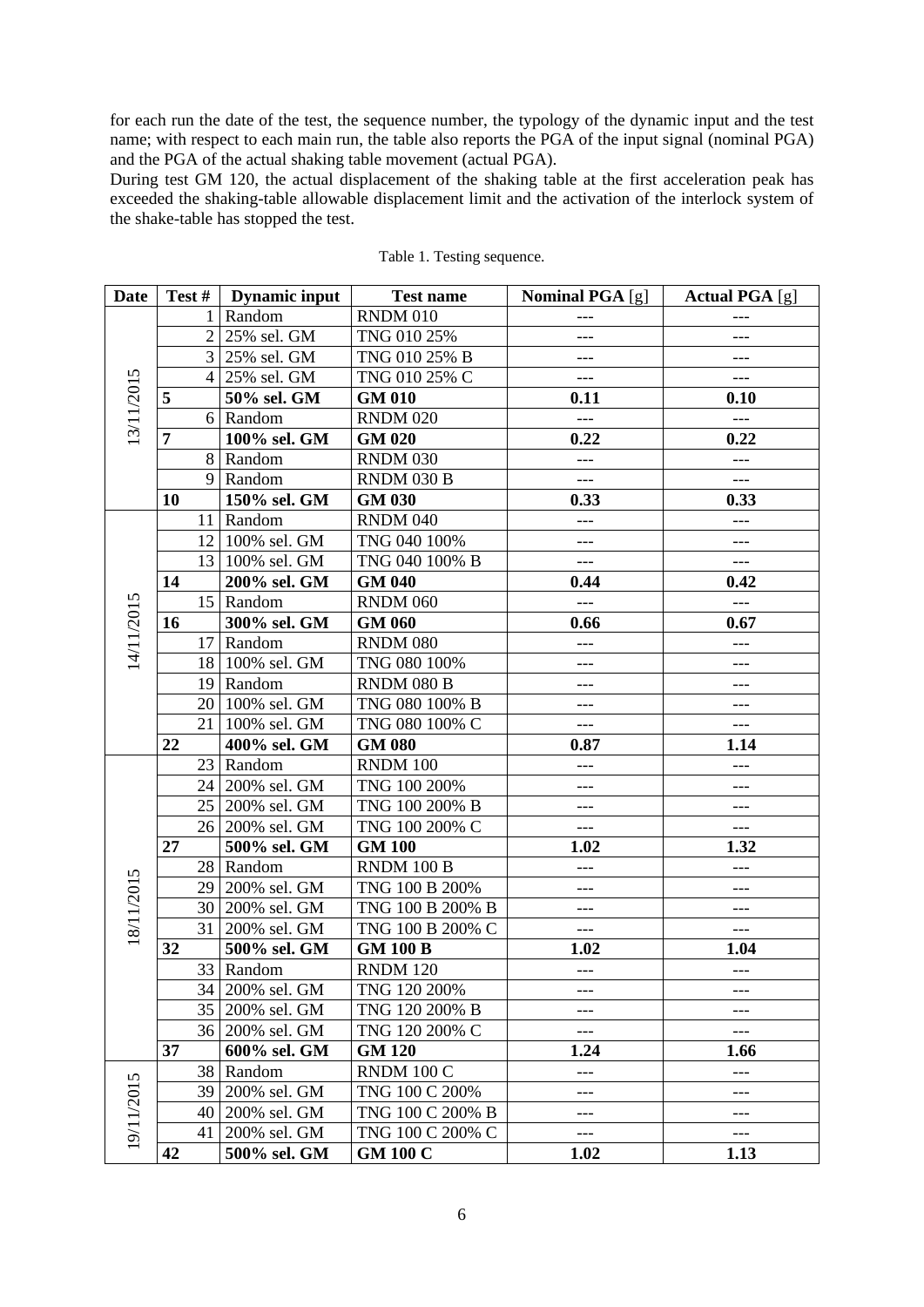## **4. TEST RESULTS**

## *4.1 Crack pattern*

The sequence of the damage of the model building has been recorded after each test run and the evolution of the cracking patterns in both the outer and the inner side of each façade has been studied. According to the observation of the damage propagation, no crack, neither in the RC elements nor in the masonry panels, occurred up to GM 80 (actual  $PGA=1.14$  g) has been noticed, with the only exception of horizontal light cracks in correspondence of the sliding joints and at the frame-panel interface, at the first and at the second storey, in all of the five plane frames (in plane, out-of-plane and at 45° angle) which form the structure.

Starting from GM 100 (actual PGA=1.32 g), two diagonal cracks developed in the bottom strip of the panels at the ground storey close to the steel studs confining the openings in both the infills parallel to the direction of the seismic action; in the W-side frame, a diagonal crack, almost parallel to that below, also appeared in the second bottom strip. Few thinner diagonal cracks at the edges of the strips formed in the 45° degree solid infills of the ground storey (MIX-1-SW, MIX-1-SE) at the level of the plaster.

At GM 100-B (actual PGA=1.04 g), other diagonal cracks occurred in the infills at the ground storey, mainly concentrated in the panels close to the openings (forming cracks with adverse angle respect to the previous ones) and at the 45° angle ("MIX") infills. First flexural cracks appeared in the RC columns C1, C2 and C4 (the corner one located at South).

At GM 120 (actual PGA=1.66 g), few new diagonal cracks appeared in the strips of the ground panels (E- and W-sides and SE- and SW- sides); the flexural cracking in RC columns C1, C2 and C4 increased in number and width and formation of few horizontal cracks at the ground storey in the columns C3 and C5 occurred.

The last run, GM 100-C (actual PGA=1.13 g), caused a development of new diagonal cracks and the enlargement of the existing ones in the panels close to the openings of the ground storey with the failure of the connection of the steel plates that support the confining studs and the dislodgement of the stud in the E-side; diagonal cracks in the masonry on these short panels formed and spalling of small areas of plaster occurred also in the 45° degree solid infills at the ground storey; few increase of the flexural cracks in the columns was noticed, without involving any shear/diagonal cracks in the RC elements; no damage was evident in the RC members of the upper storey. The N-side infills placed perpendicular to the seismic motion and all the infills at the upper storey did not develop any other cracks but the very light ones in the sliding joints, without affecting the quality of the masonry.

[Figure 5](#page-6-0) sketches the evolution of the cracking pattern in the outer side of the E, S-E and N façades of the model building, subjected to pure in-plane, pure out-of-plane and simultaneous in-plane and outof-plane loading, respectively.



<span id="page-6-0"></span>Figure 5. Cracking pattern of outer side of the E (a), N (b) and S-E (c) façades of the model.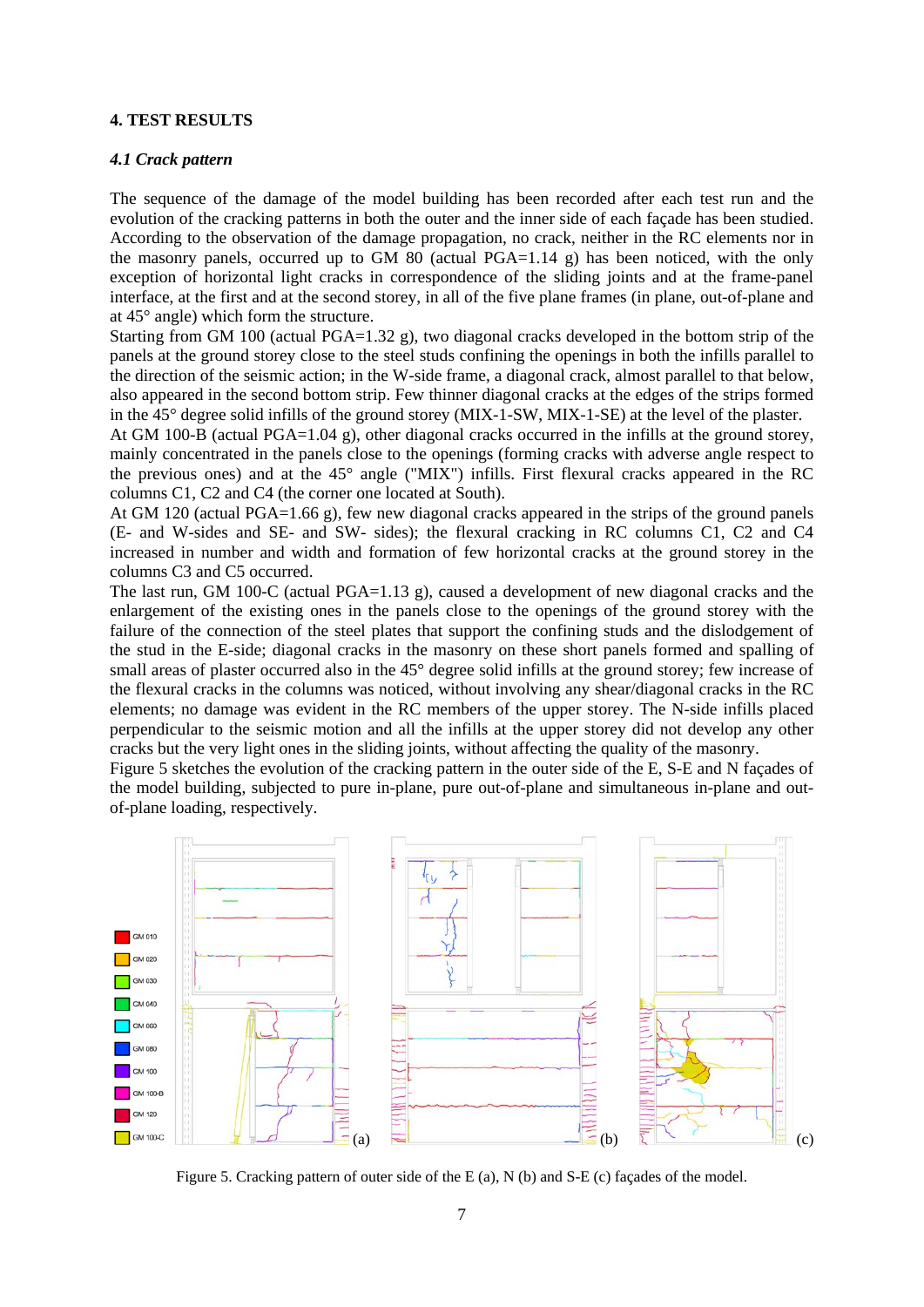## *4.2 Dynamic characteristics of the specimen*

Peak Picking (Erwin 2000) and Enhanced Frequency Domain Decomposition (Brincker et al. 2000) modal identification techniques have been used to survey the building specimen, making reference to the low intensity random vibration tests performed at different stages of the testing sequence. A summary of the results obtained is presented, focusing on the frequencies of vibrations of the fundamental mode of the structure in the direction of motion.

The variation of the fundamental frequency is depicted in [Figure 6,](#page-7-0) showing a trend characterized by values initially very slightly reducing from 11.83 Hz to 10.83 Hz up to test #15 (RNDM 060) and then rapidly decreasing to 2.42 Hz (corresponding to 0.204 times the initial value) as the damage level increases in the structure.



Figure 6. Variation of the fundamental frequency.

<span id="page-7-0"></span>Up to test #15 (subsequent to GM 040), the fundamental mode of vibration of the specimen in the direction of motion remains essentially unchanged with respect to that identified during test #1, while after test #15 a significant change in modal shape has been observed, showing a torsional component, with the E-W façades of the building characterized by different levels of in-plane displacement.

# *4.3 Global response of the structure*

The displacement at each storey of the building has been evaluated as the average of the displacement history of the optical markers placed on the N, W and S-W façades at middle height of the RC beams, deducted of the absolute displacement of the foundation (which resulted equal to that of the shaking table, since no sliding has been registered by the instrumentation); inter-storey displacement has been consequently computed.

The total drift of the model building has been evaluated as the top displacement relative to the foundation divided by the height of the structure, assumed equal to 6350 mm. The inter-storey drift has been computed assuming a total storey height of 3100 mm and 3250 mm, respectively, at first and second storey, being 2950 mm the effective storey height and 300 mm the height of the RC beam at each level of the building.

Few critical issues occurred during the tests, which have influenced the evaluation of the building displacements. During test GM 120, the actual displacement of the shaking table at the first acceleration peak has exceeded the allowable displacement limit of the shaking-table and the activation of the interlock system has stopped the test. Moreover, during the last test (GM 100-C) the optical acquisition system failed in recording the displacement of a significant amount of markers placed both on the N and on the W façade of the building. Further post-processing of the recorded data is therefore needed and ongoing; at the moment, the displacement at each storey of the model building has been evaluated from the data recorded by the traditional acquisition.

During the testing sequence, the displacement demand has been mostly localized in the bottom storey, with a fundamentally symmetric behaviour of the model building when excited in positive and negative direction (S-N and N-S direction of motion of the shake-table, respectively) up to test GM 060; from test GM 080, the inter-storey drift in the positive direction has resulted larger than in the negative direction (with the exception of test GM 120). During the last two tests, the inter-storey drift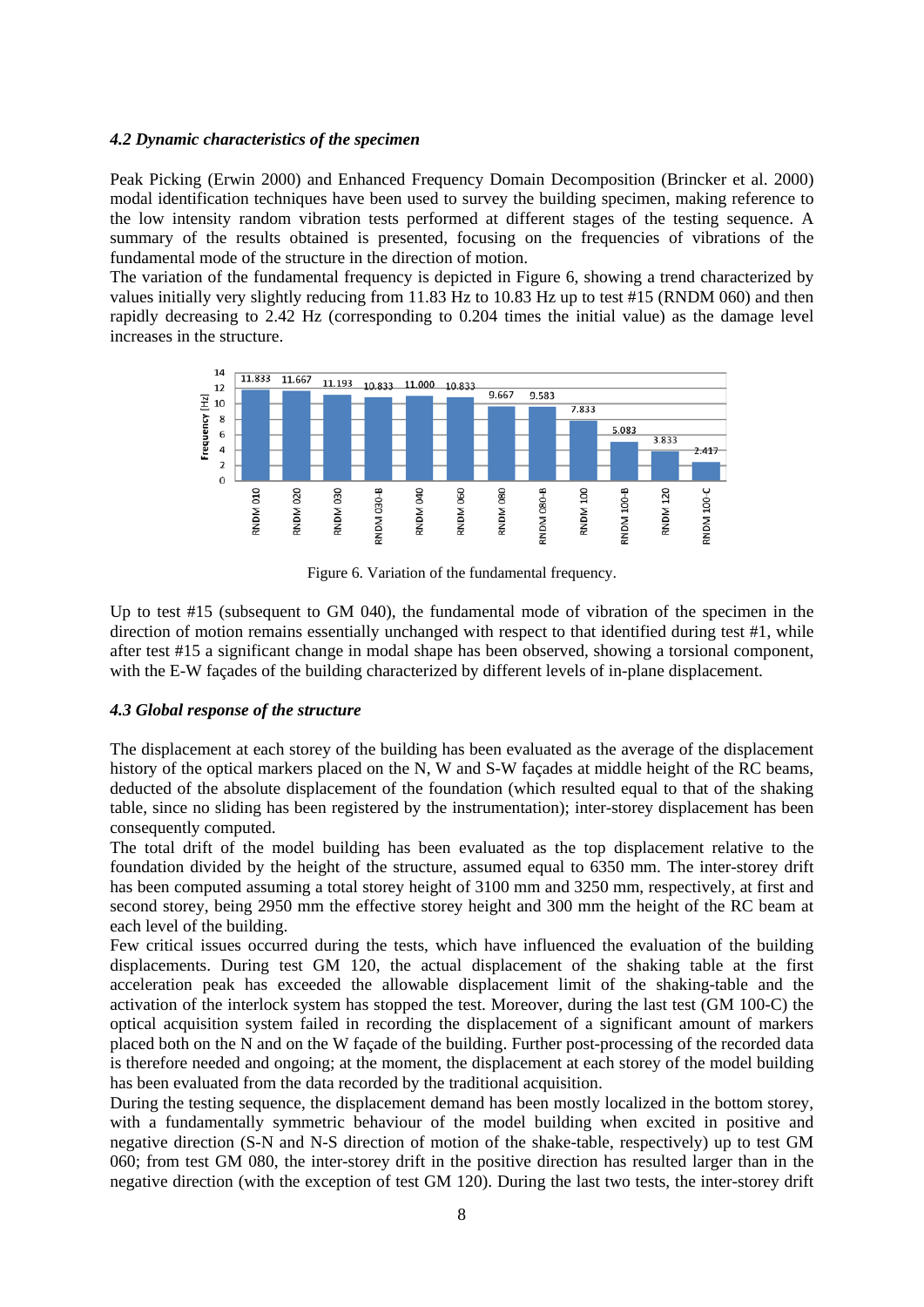at the bottom storey has exceeded 1.0%. In particular, during tests GM 120 and GM 100-C the maximum recorded inter-storey drift resulted equal to 1.66% (negative direction) and 3.13% (positive direction), respectively.

The data recorded by the accelerometers located on the RC frame and on the foundation have been averaged in order to evaluate the acceleration histories at each level of the structure (i.e.: foundation, first storey, second storey). The results, illustrated in [Figure 7,](#page-8-0) show how the acceleration is continuously increasing up to test GM 100. The acceleration demands in the first and in the second storey appear to be rather similar with a slight increase of the second floor acceleration compared to the one at the first floor. The amplification of the accelerations as respect to the Peak Ground Acceleration is limited for all the runs, with a maximum acceleration at the top of the building of about 1.60 g, corresponding to test GM 120.



Figure 7. Maximum/Minimum accelerations recorded at each level of the model building.

<span id="page-8-0"></span>The hysteretic response of the model building during each test, in terms of base-shear versus average top displacement, has been investigated as well. The base-shear has been evaluated by summing the inertia forces of the two storey of the specimen, which have been computed as the average acceleration history of the accelerometers placed at each RC joints times the total tributary mass at each storey. [Figure 8\(](#page-9-0)a) shows the hysteretic response of the model building during the complete sequence of tests performed (the curve related to GM 100-C in plotted in dashed line). In [Figure 8\(](#page-9-0)b) the "maximum base-shear versus top displacement", the "base-shear versus maximum top displacement" and the "maximum base-shear versus maximum top displacement" envelopes of the experimental curve are also reported.

In following [Table 2](#page-9-1) and [Figure 9,](#page-9-2) the "maximum base-shear versus top displacement" envelope of the total hysteretic response of the model building is reported. The model building seems to have maintained during the testing sequence an elastic behaviour up to a value of lateral force of about 600 kN in both positive and negative direction (i.e. S-N and N-S direction of motion of the shaking table), corresponding to approximately 11.5 mm and 7.5 mm of top displacement, respectively. Subsequently, in case of positive direction of excitement the force has slightly increased up to a displacement of about 23.5 mm and finally, after a slightly decrease at about 600 kN, it has remained unvaried up to a maximum top displacement of about 97 mm. In case of negative direction of excitement, a sudden decrease of the lateral force to about 480 kN has been recorded; subsequently, the force has increased to about 750 kN, corresponding to a top displacement of about 42.5 mm, and finally has decreased again to about 600 kN, corresponding to about 46 mm of top displacement. Maximum top displacement in negative direction resulted equal to about 55 mm.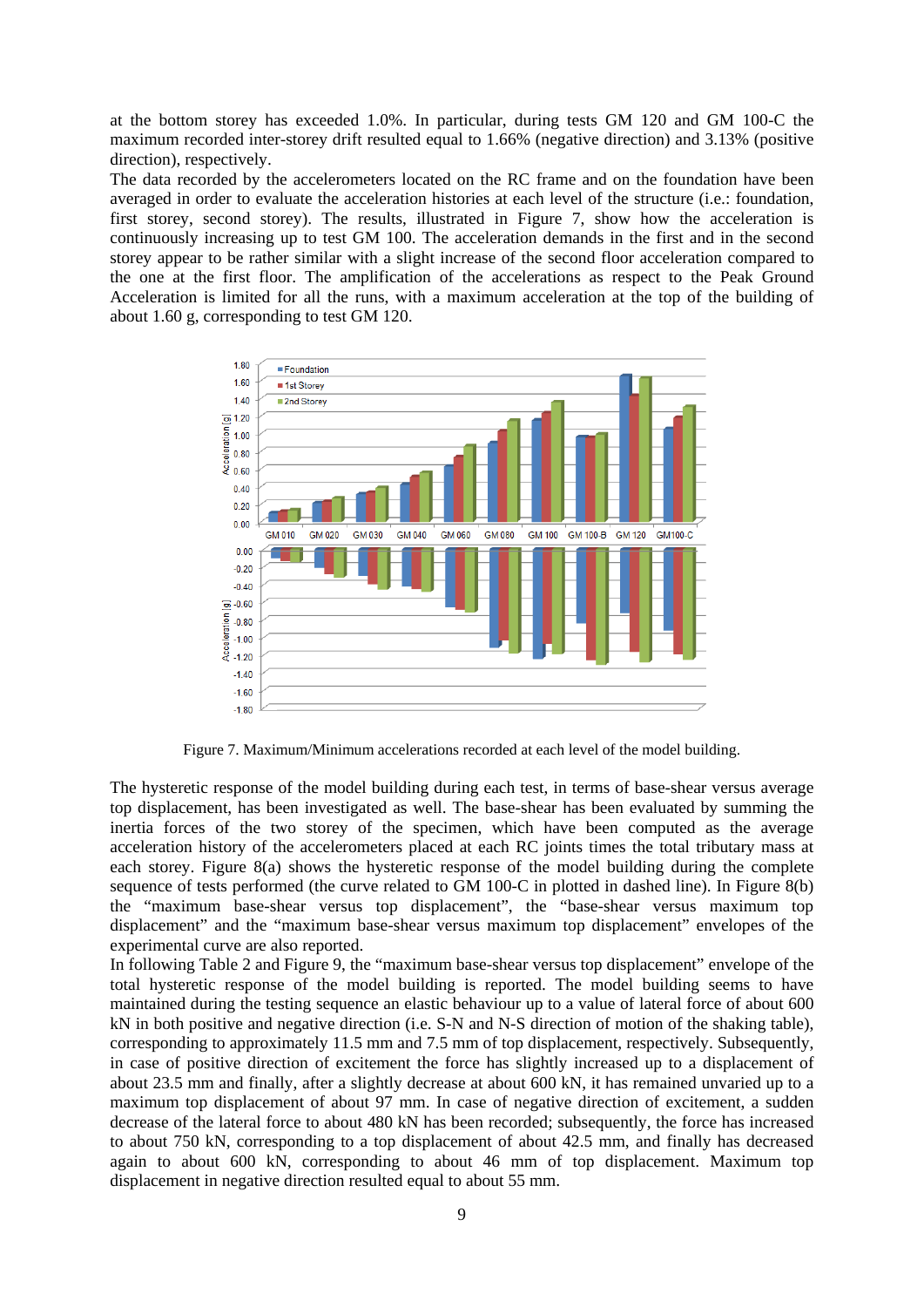

Figure 8. Total hysteretic response of the model building (a) and corresponding envelopes (b).

<span id="page-9-1"></span><span id="page-9-0"></span>Table 2. Maximum base-shear vs top displacement envelope of the hysteretic response of the model building.

|                 | <b>Positive direction (S-N)</b> |              | <b>Negative direction (N-S)</b> |          |
|-----------------|---------------------------------|--------------|---------------------------------|----------|
| <b>Test</b>     | <b>Displacement</b>             | <b>Force</b> | <b>Displacement</b>             | Force    |
|                 | $\lceil$ mm]                    | [kN]         | [mm]                            | [kN]     |
| GM 010          | 0.7                             | 70.5         | $-0.4$                          | $-62.5$  |
| GM 020          | 0.4                             | 153.0        | $-0.2$                          | $-127.0$ |
| GM 030          | 1.1                             | 218.0        | $-0.6$                          | $-183.0$ |
| GM 040          | 1.7                             | 238.0        | $-1.1$                          | $-273.0$ |
| GM 060          | 2.4                             | 360.0        | $-2.5$                          | $-403.0$ |
| <b>GM 080</b>   | 7.6                             | 563.0        | $-3.6$                          | $-542.0$ |
| <b>GM 100</b>   | 11.5                            | 573.0        | $-7.6$                          | $-655.0$ |
| <b>GM 100-B</b> | 23.3                            | 651.0        | $-12.2$                         | $-479.0$ |
| GM 120          | 28.7                            | 604.0        | $-42.5$                         | $-757.0$ |
| GM100-C         | 81.8                            | 624.0        | $-46.0$                         | $-635.0$ |



Figure 9. Maximum base-shear envelope of the total hysteretic response of the model building.

<span id="page-9-2"></span>The deformed shape of the model building has been evaluated for each ground motion, in terms of relative displacement of the joints of the RC frame with respect to the displacement of the RC foundation, which shows almost pure translational displacements of the structure up to tests GM 060- GM 080 and, afterwards, an in-plan torsional anti-clockwise mode up to GM 120 and a torsional clockwise mode at the last run (GM 100-C), also affecting the distribution of the cracking pattern in the last runs of the tests. In [Figure 10](#page-10-0) the deformed shape of the model building corresponding to the maximum and minimum displacements of the shaking table during GM 100-C is reported.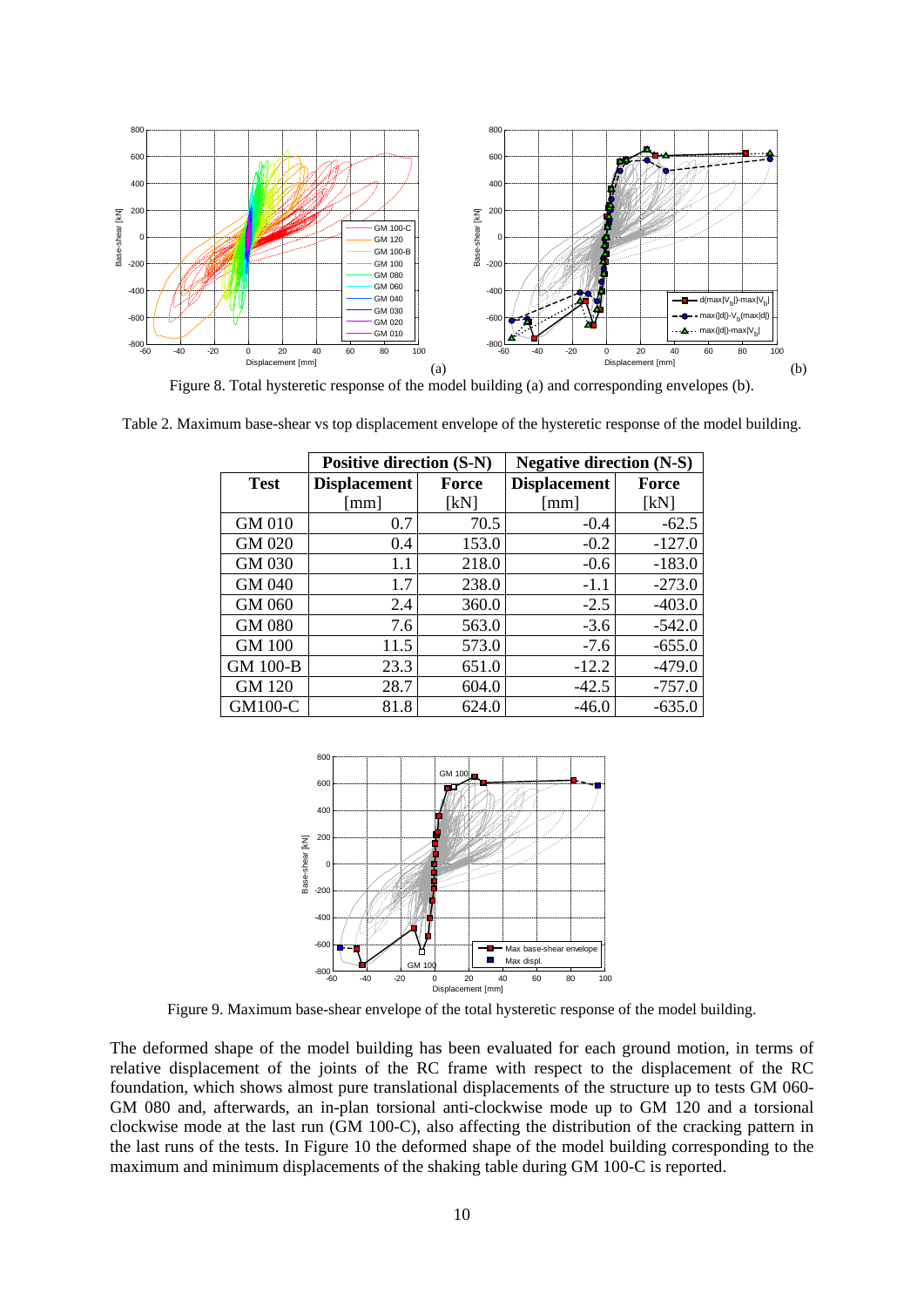

<span id="page-10-0"></span>Figure 10. GM 100-C: Deformed shape of the model building at maximum (red lines) and minimum (blue lines) displacement of the shaking table.

# **5. CONCLUSIONS**

Within the European FP7 Project "INSYSME", a dynamic test on a full-scale two-storeys RC model building infilled with the innovative infill system developed by the research unit of the University of Pavia was performed on the shake-table of the laboratory of EUCENTRE, Pavia, Italy. The RC structure of the building, designed in accordance to current Italian and European standards, has an inplan pentagonal shape in order to investigate the pure in-plane, the pure out-of-plane and the simultaneous in-plane and out-of-plane responses of the infilled system, given the mono-directional nature of the action of the shake-table. The disposition of the openings in the innovative infills has been studied in order to avoid an irregular distribution in plan of the structure but, at the same time, to provide a wide range of opening configurations and boundary conditions for the panels.

After the completion of the construction and transportation of the building specimen onto the shaking table, displacement transducers and optical passive target markers have been installed on the specimen for the acquisition of the displacements, along with accelerometers for the measurement of the accelerations.

The sequence of dynamic tests has consisted in subjecting the model building to incremental seismic excitations in the N-S direction, using the E-W component of the ground motion recorded at the Ulcinj-Hotel Albatros station during the April 15th, 1979 Montenegro earthquake (PGA = 0.22g). During the shaking-table tests, the selected record was scaled to match peak ground accelerations (PGA) ranging from (about) 0.10 to 1.20 g; the effective (recorded) ones resulted generally in good agreement with the exception of few runs (i.e. GM 120 reaching an actual PGA =  $1.66$  g).

The cracking pattern in both the RC structure and in the masonry enclosures has been registered during the tests and several results regarding the global response of the structure have been obtained; the variation of the fundamental frequency of vibration of the specimen has been evaluated conducting dynamic identification tests before each main ground motion; the displacement, inter-storey drift and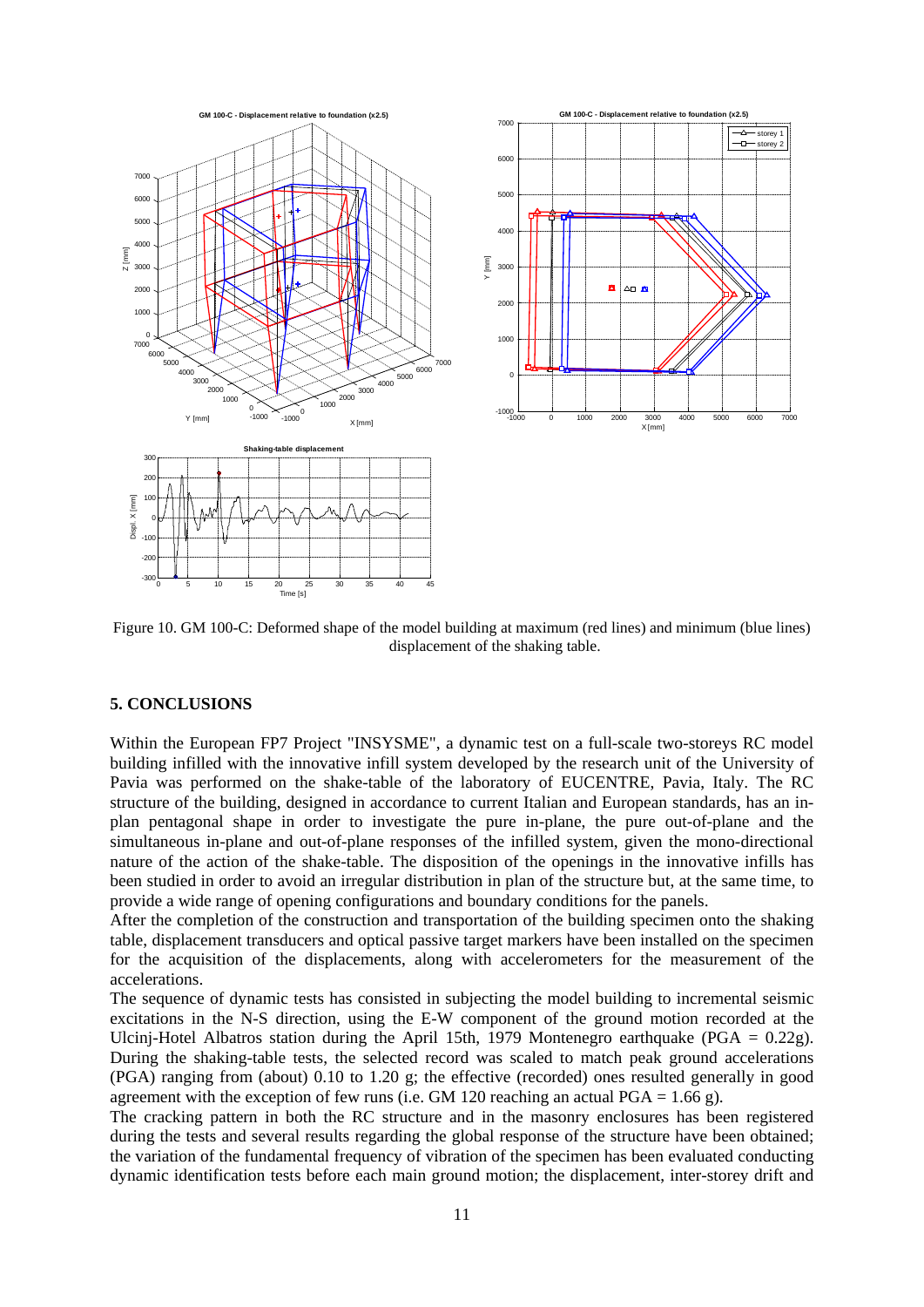acceleration demand at each storey have been monitored, as well.

Although further investigations are still ongoing, regarding the evaluation of the interaction between the RC elements and the infills, according to the reported results of the shaking-table tests (and, in general, also at the light of the experimental evidence deducted from the whole experimental campaign), the overall seismic performance of the newly proposed infill system seems to be very promising for future possible real application, both in the construction of new RC structures and in the seismic upgrade of existing buildings. In fact, very light or negligible amount of damage was developed in the RC elements and in the infilled masonry up to very large level of seismic action (PGA larger than 0.80 g); the type of cracking is such limited that it appears very easy and cheap to be repaired being the damage mainly lumped in the sliding joints at the plaster level. Only after the last very demanding two runs (GM 120: PGA=1.66 g, max drift=1.66%; GM 100-C: PGA=1.13 g, max drift=3.13%), the extent of the damage in the infills has increased with the creation of diagonal cracks in the short panels at the ground storey and spalling of small areas of plaster in some of the infills of the ground storey. However, this damage level still provides a lot of residual capacity before the attainment of an ultimate limit state (ULS) condition that could represents risk for the safety of people.

## **6. ACKNOWLEDGMENTS**

The financial support of the European Commission within the project INSYSME "INnovative SYStems for earthquake resistant Masonry Enclosures in rc buildings", grant FP7-SME-2013-2- GA606229, 2013-2016 is acknowledged. ANDIL and its associated companies, and RUREDIL spa are gratefully acknowledged as industrial partners of the project. The contribution of Capaccioli srl for the supply of the sliding joints is also acknowledged.

#### **7. REFERENCES**

Brincker R, Zhang L, Andersen P (2000). Modal Identification from Ambient Responses using Frequency Domain Decomposition, *Proc. of18th ISMA*, San Antonio, Texas.

Calvi GM, Bolognini D, (2001). Seismic response of RC frames infilled with weakly reinforced masonry panels, *Journal of Earthquake Engineering*, Vol. 5, No. 2, pp. 153-185.

Calvi GM, Pavese A, Ceresa P, Dacarro F, Lai CG, Beltrami C (2005). Design of a Large-scale dynamic and pseudo-dynamic testing facility, Scientific Report, IUSS Press, Pavia, Italy, ISBN: 88-7358-026-2.

CEN (2002). Eurocode 1 - Actions on structures, Part 1-1: *General actions - Densities, self-weight, imposed loads for buildings*, EN 1991-1-1, European Committee for Standardisation, Brussels, Belgium.

CEN (2004a). Eurocode 2 - Design of concrete structures, Part 1-1: *General rules and rules for buildings*, EN 1992-1-1, European Committee for Standardisation, Brussels, Belgium.

CEN (2004b). Eurocode 8 - Design of structures for earthquake resistance, Part 1: *General rules, seismic actions and rules for buildings*, EN 1998-1, European Committee for Standardisation, Brussels, Belgium.

Ewins DJ, (2000). Modal testing: theory, practice and application, *Research Study Press Ltd*, England.

Guidi G, da Porto F, Dalla Benetta M, Verlato N, Modena C, (2013). Comportamento Sperimentale nel Piano e Fuori Piano di Tamponamenti in Muratura Armata e Rinforzata (in Italian), *Research Report*, Dipartimento di Ingegneria Civile, Edile e Ambientale, University of Padova, Italy.

Manzini CF, Morandi P, (2012). Rapporto preliminare sulle prestazioni ed i danneggiamenti agli edifici in muratura portante moderni a seguito degli eventi sismici emiliani del 2012 (in Italian), *Research Report*, Vol. 1, pp. 1-51, EUCENTRE, *http://eqclearinghouse.org/2012-05-20-italy/*.

Martuscelli P (2015). Implementazione e progettazione di un edificio in c.a. con tamponamenti innovativi da sottoporre a prova dinamica su tavola vibrante - progetto di ricerca europeo INSYSME. Supervisors: dr Morandi P and prof. Magenes G, *Laurea thesis*, Department of Civil Engineering and Architecture - Università di Pavia.

Milanesi RR, (2016). Seismic Performance of a Newly Conceived Masonry Infill with Sliding Joints, *Ph.D. Thesis*, IUSS Pavia, Italy.